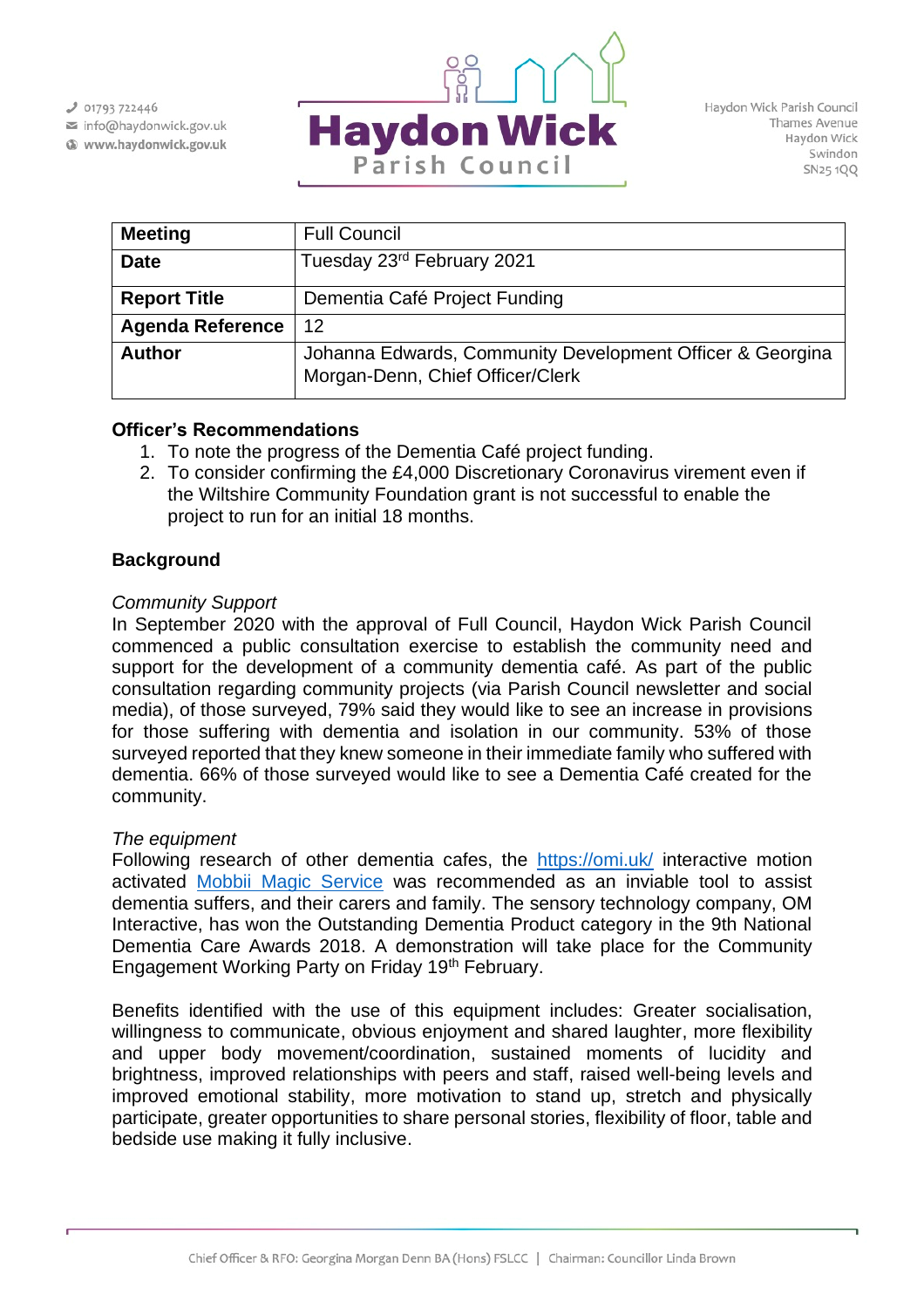

The mobile element of the equipment will enable this community facility to be used by the community, in community settings, and not limited to the Council run Dementia Café. Examples of other users include: care homes, sheltered accommodation etc.

### **Funding Progress**

A bid was submitted to the National Lottery - Community Fund - Local Connections for the full grant funding available of **£2,500.** The funding application was successful, and Haydon Wick Parish Council has been awarded £2,500 to spend towards the Mobbii Interactive Table. This funding must be spent by the end of the financial year. This £2,500.00 will be used as a deposit for the equipment – and therefore spent as per the conditions of the funding.

A grant application bid has been submitted to the Foundation Coronavirus Response & Recovery grants programme (Wiltshire Community Foundation) W/C 25<sup>th</sup> January 2021. The first application interview for the funding bid took place on Wednesday  $3<sup>rd</sup>$ February 2021. The award decision will be made on Wednesday 17 March 2021. The amount applied for was the remaining balance of the Mobbii Interactive Table, which is **£4,395.00**.

A virement of **£7,500** was agreed at P&F on 16th February 2021 – as reported at this Full Council. This is to enable the project to get off the ground.

During September 2020 Full Council meeting, it was agreed that *Dependent upon the success of funding applications, to commit £4,000 from the coronavirus discretionary grant to fund the project for 18 months* (September 2020 FC mins / FC 106 /). Following confirmation of the Wiltshire Community Foundation grant award (17.03.21) a further **£4,000** will be Vired from the Discretionary Grant budget to the Dementia Café budget.

#### **Levels of funding and project duration – see next page**

- 1. Maximum funding  $£18,395 = 24$  months
- 2. Medium funding  $£14,000 = 18$  months
- 3. Minimum funding  $£10,000 = 6$  months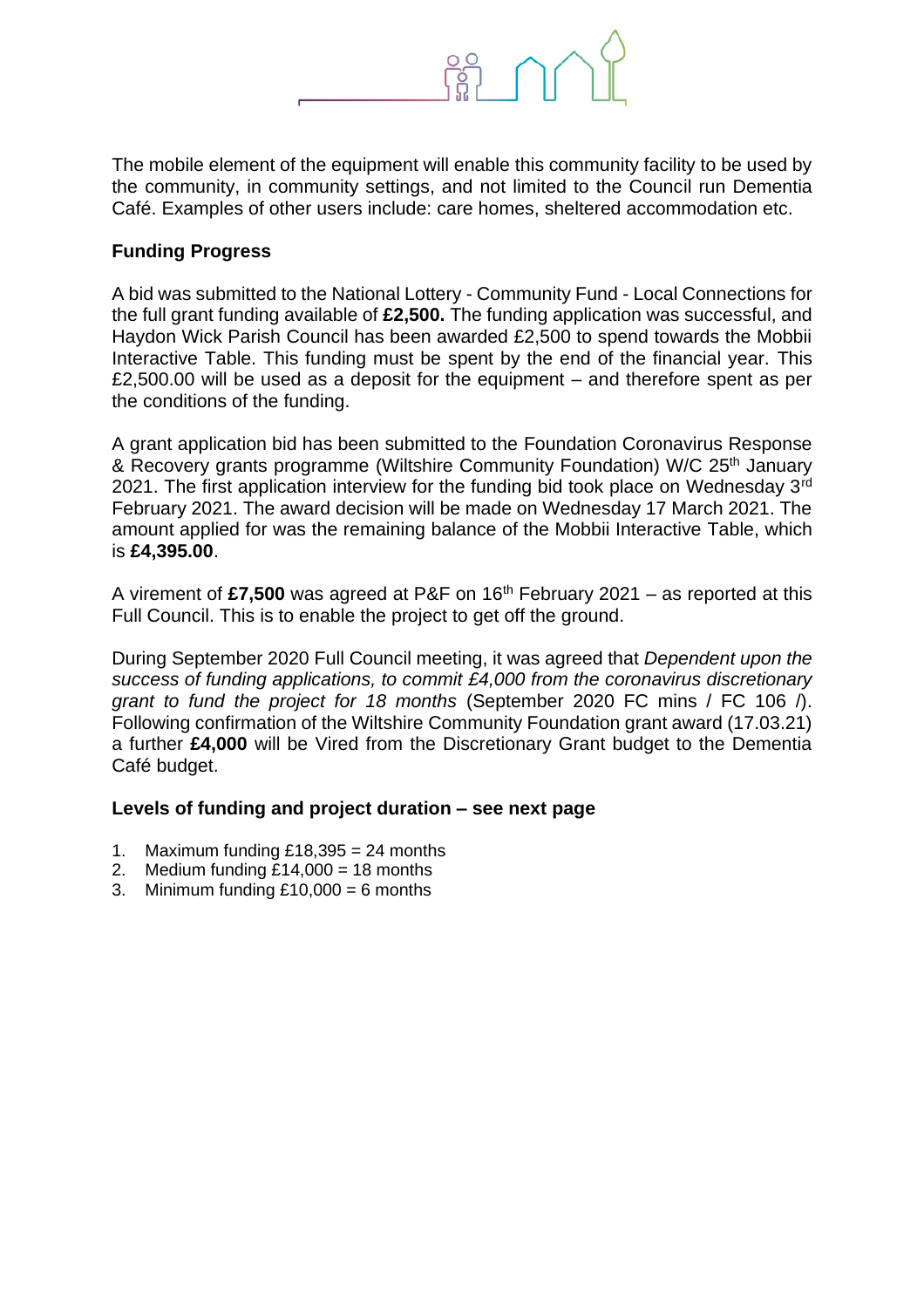$J$  01793 722446

- info@haydonwick.gov.uk
- Www.haydonwick.gov.uk



Haydon Wick Parish Council Thames Avenue Haydon Wick Swindon SN25 1QQ

| A                                                |   | B                       |           | C               |    | D                        |            | Е               |              | F             |    | G                     | н                                        |                     |                                     |            | К | L | м                                     |  |
|--------------------------------------------------|---|-------------------------|-----------|-----------------|----|--------------------------|------------|-----------------|--------------|---------------|----|-----------------------|------------------------------------------|---------------------|-------------------------------------|------------|---|---|---------------------------------------|--|
| Item to cost                                     |   | <b>Per Hour/session</b> |           | <b>Per Week</b> |    | <b>Month</b>             |            | <b>6 Months</b> |              | 12 Months     |    | <b>18 Months</b>      |                                          | 24 Months           |                                     |            |   |   |                                       |  |
|                                                  |   |                         |           |                 |    |                          |            |                 |              |               |    |                       |                                          |                     |                                     |            |   |   |                                       |  |
| <b>ONGOING COSTS</b>                             |   |                         |           |                 |    |                          |            |                 |              |               |    |                       |                                          |                     |                                     |            |   |   |                                       |  |
|                                                  |   |                         |           |                 |    |                          |            |                 |              |               |    |                       |                                          |                     |                                     |            |   |   |                                       |  |
| Instructor 1hr per session                       | £ | $45.00$ £               | $45.00$ £ |                 |    | $90.00$ £                | $540.00$ £ |                 | $1,080.00$ £ |               |    |                       | $1,620.00 \quad \text{f} \quad 2,160.00$ |                     | Instrcutor: 2 x care home 1 x month |            |   |   |                                       |  |
| Facilitator x 5hrs per week                      | £ | 13.00 $E$               |           | $65.00$ £       |    | $130.00$ £               |            | 780.00 £        |              | $1,560.00$ £  |    |                       |                                          | 2,340.00 £ 3,120.00 |                                     |            |   |   | 10 hours per month 2.5 hours per week |  |
| Hall Cost x 2.5 per week                         |   |                         |           |                 | £  | ÷                        | E          |                 | $\mathbf{f}$ |               | £  |                       |                                          |                     |                                     |            |   |   |                                       |  |
| Refreshments                                     | £ | $30.00$ £               |           | 30.00           | Æ  | $60.00$ £                |            | 360.00 £        |              | 720.00        | -£ |                       |                                          | 1,080.00 £ 1,440.00 |                                     |            |   |   |                                       |  |
| Transport                                        | £ | $20.88$ £               |           | 20.88           | ∣£ | 41.76 $f$                |            | $250.56$ £      |              | $501.12 \t f$ |    |                       |                                          | 751.68 £ 1,002.24   |                                     | Volunteers |   |   |                                       |  |
|                                                  |   |                         |           |                 |    |                          |            |                 |              |               |    |                       |                                          |                     |                                     |            |   |   |                                       |  |
|                                                  |   |                         |           |                 | £  | 321.76                   |            |                 |              |               |    |                       |                                          |                     |                                     |            |   |   |                                       |  |
| ONE OFF COSTING / PHYSIO EQUIPMENT / FURNISHINGS |   |                         |           |                 |    |                          |            |                 |              |               |    |                       |                                          |                     |                                     |            |   |   |                                       |  |
|                                                  |   |                         |           |                 |    |                          |            |                 |              |               |    |                       |                                          |                     |                                     |            |   |   |                                       |  |
| Mobii Magic Table                                |   |                         |           |                 |    |                          | £          | $6,895.00$ £    |              | $6,895.00$ £  |    | 6,895.00              | £                                        | 6,895.00            |                                     |            |   |   |                                       |  |
| Documentation printing/paper costs               | £ | $50.00$ £               |           | $\sim$          | £  | $\overline{\phantom{a}}$ | £          | $50.00$ £       |              | 50.00         | -£ | $75.00 \t f$          |                                          | 100.00              |                                     |            |   |   |                                       |  |
| Advertising                                      | £ | $250.00$ £              |           | $\sim$          | £  | $\overline{\phantom{a}}$ | £          | $250.00$ £      |              | $250.00$ £    |    | 375.00 £              |                                          | 500.00              |                                     |            |   |   |                                       |  |
| Cake stands x 5                                  | £ | 67.50 £                 |           | $\sim$          | £  | ٠                        | £          | $67.50$ £       |              | $67.50$ £     |    | $67.50$ £             |                                          | 67.50               |                                     |            |   |   |                                       |  |
| Table Cloths x 10                                | £ | $100.00$ £              |           | $\sim$          | £  | $\sim$                   | £          | $100.00$ £      |              | $100.00$ £    |    | $100.00$ £            |                                          | 100.00              |                                     |            |   |   |                                       |  |
| Cups / Saucers x 25                              | £ | 224.75 £                |           | $\sim$          | £  | $\sim$                   | £          | $224.75$ £      |              | $224.75$ £    |    | 224.75 £              |                                          | 224.75              |                                     |            |   |   |                                       |  |
| Resisstance bands x 15                           | £ | $67.35 \tE$             |           | $\sim$          | £  | $\overline{\phantom{a}}$ | £          | $67.35 \t f$    |              | $67.35 \t f$  |    | 67.35 $f$             |                                          | 67.35               |                                     |            |   |   |                                       |  |
| Pom Poms x 24                                    | £ | $29.97$ £               |           | $\sim$          | £  | $\sim$                   | £          | $29.97 \t f$    |              | $29.97 \t f$  |    | $29.97 \t f$          |                                          | 29.97               |                                     |            |   |   |                                       |  |
| Soft balls x 12 Large 20cm                       | £ | 76.00 £                 |           | $\sim$          | £  | $\sim$                   | £          | $76.00 \t f$    |              | 76.00 £       |    | $76.00 \t f$          |                                          | 76.00               |                                     |            |   |   |                                       |  |
| Soft Balls x 14 small 7cm                        | £ | 23.39 £                 |           | ÷               | £  | $\sim$                   | £          | $23.39$ $E$     |              | $23.39$ £     |    | $23.39$ £             |                                          | 23.39               |                                     |            |   |   |                                       |  |
| 110L Storage tubs x 3                            | £ | 28.43 £                 |           | $\sim$          | £  | $\sim$                   | £          |                 |              | $28.43 \t f$  |    | $28.43 \t f$          |                                          | 28.43               |                                     |            |   |   |                                       |  |
|                                                  |   |                         |           |                 |    |                          |            |                 |              |               |    |                       |                                          |                     |                                     |            |   |   |                                       |  |
|                                                  |   |                         |           |                 |    |                          |            |                 |              |               |    |                       |                                          |                     |                                     |            |   |   |                                       |  |
|                                                  |   |                         |           |                 |    |                          |            |                 |              |               |    |                       |                                          |                     |                                     |            |   |   |                                       |  |
|                                                  |   |                         |           |                 |    |                          |            |                 |              |               |    |                       |                                          |                     |                                     |            |   |   |                                       |  |
| <b>Totals</b>                                    |   |                         |           |                 |    |                          | £          | 9,742.95 $E$    |              | 11,673.51 $f$ |    | 13,754.07 £ 15,834.63 |                                          |                     |                                     |            |   |   |                                       |  |
|                                                  |   |                         |           |                 |    |                          |            |                 |              |               |    |                       |                                          |                     |                                     |            |   |   |                                       |  |
|                                                  |   |                         |           |                 |    |                          |            |                 |              |               |    |                       |                                          |                     |                                     |            |   |   |                                       |  |
| Notes:                                           |   |                         |           |                 |    |                          |            |                 |              |               |    |                       |                                          |                     |                                     |            |   |   |                                       |  |
| <b>Volunteer Bus Drivers</b>                     |   |                         |           |                 |    |                          |            |                 |              |               |    |                       |                                          |                     |                                     |            |   |   |                                       |  |
| Possible rental of magic table system            |   |                         |           |                 |    |                          |            |                 |              |               |    |                       |                                          |                     |                                     |            |   |   |                                       |  |
|                                                  |   |                         |           |                 |    |                          |            |                 |              |               |    |                       |                                          |                     |                                     |            |   |   |                                       |  |